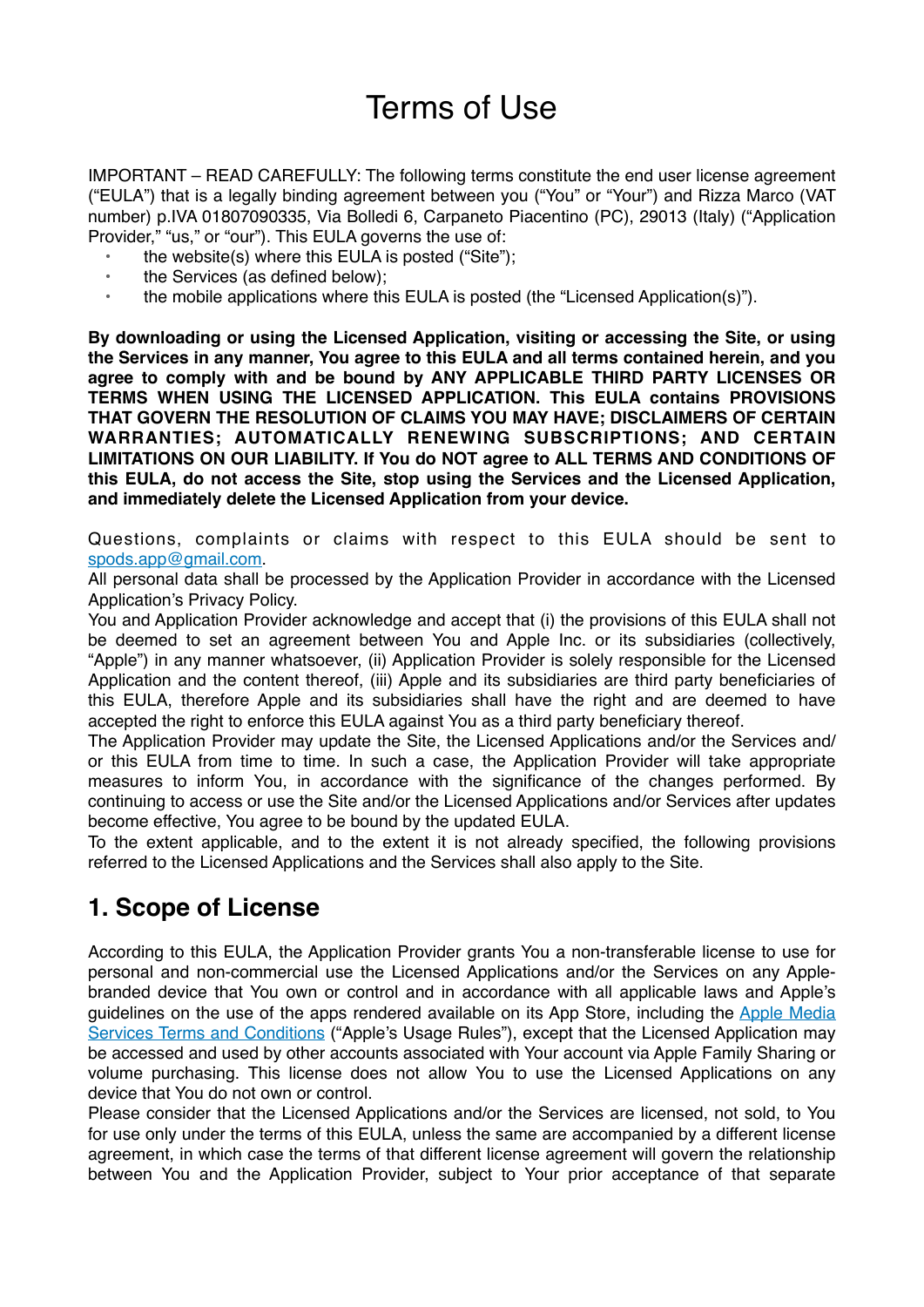license agreement. You do not acquire any ownership rights or licenses by using the Site and/or the Licensed Applications and/or the Services.

The Application Provider reserves all rights not expressly granted to You hereinafter or within the different license agreement.

You may not:

- distribute or make the Licensed Applications and/or the Services available over a network where it could be used by multiple devices at the same time, except that such Licensed Application may be accessed and used by other accounts associated with You via Apple Family Sharing;
- rent, lease, lend, sell, redistribute or sublicense the Licensed Applications and/or the Services or use them for any commercial purpose;
- copy (except as expressly permitted by this license and Apple's Usage Rules), decompile, reverse engineer, disassemble, attempt to derive the source code of, modify, or create derivative works of the Licensed Applications and/or the Services, any updates, or any part thereof (except as and only to the extent any foregoing restriction is prohibited by applicable law or to the extent as may be permitted by the licensing terms governing use of any open sourced components included with the Licensed Applications and/or Services). Any attempt to do so is a violation of the rights of the Application Provider and its licensors, if any.

If You breach this restriction, You may be subject to prosecution and damages. The terms of the license will govern any upgrades provided by the Application Provider that replace and/or supplement the Licensed Applications, unless such upgrade is accompanied by a separate license, in which case the terms of that license shall prevail over this EULA.

You acknowledge and accept to comply with applicable third party terms of agreement related to the use of the Licensed Applications and/or Services.

# **2. Eligibility**

The Licensed Application, the Services, and the Site are intended for users over the age of 18. You may access and use the Licensed Applications, the Services and the Site only if you are 18 years of age or older.

# **3. Term and Termination; Auto Renewal**

APPLICATION PROVIDER MAY SUSPEND OR TERMINATE YOUR ACCESS TO THE LICENSED APPLICATION, THE SITE OR THE SERVICES IN OUR SOLE DISCRETION, WITH OR WITHOUT NOTICE IF WE SUSPECT THAT YOU ARE IN VIOLATION OF, OR REASONABLY LIKELY TO BE IN VIOLATION OF, ANY PROVISIONS OF THIS EULA OR ANY ADDITIONAL INSTRUCTIONS, GUIDELINES OR POLICIES INCORPORATED HEREIN BY REFERENCE.

This EULA shall be effective starting from the date that You accept the same expressly or by installing or otherwise using the Licensed Applications, the Services, and/or the Site, and shall terminate on the date of Your disposal of the Licensed Applications, except for earlier termination, executed in accordance with this EULA. Upon installation or expiration of a free trial offer (if applicable), You will be charged the applicable subscription fees (if any) for Your use of the Licensed Application. Upon expiration of the initial term of Your subscription, whether such subscription is weekly, monthly, quarterly, yearly, or otherwise, Your subscription will automatically renew for recurring subscription periods of the same duration unless and until you affirmatively cancel Your subscription. Cancel any time through (i) Your account within the Licensed Application; or (ii) if you purchaseD a subscription through the Apple app Store, you may cancel your subscription by selecting Subscriptions in your APPLE APP STORE Account settings and selecting the subscription you want to modify, or according to the current process outlined by apple APP store. It is understood that the validity of this EULA and the validity of any purchase associated with the Licensed Applications or the Site shall be considered independently from each other, meaning that (i) the termination of such associated purchase shall not affect the validity of this EULA and (ii) the termination of this EULA shall not affect the validity of such associated purchase.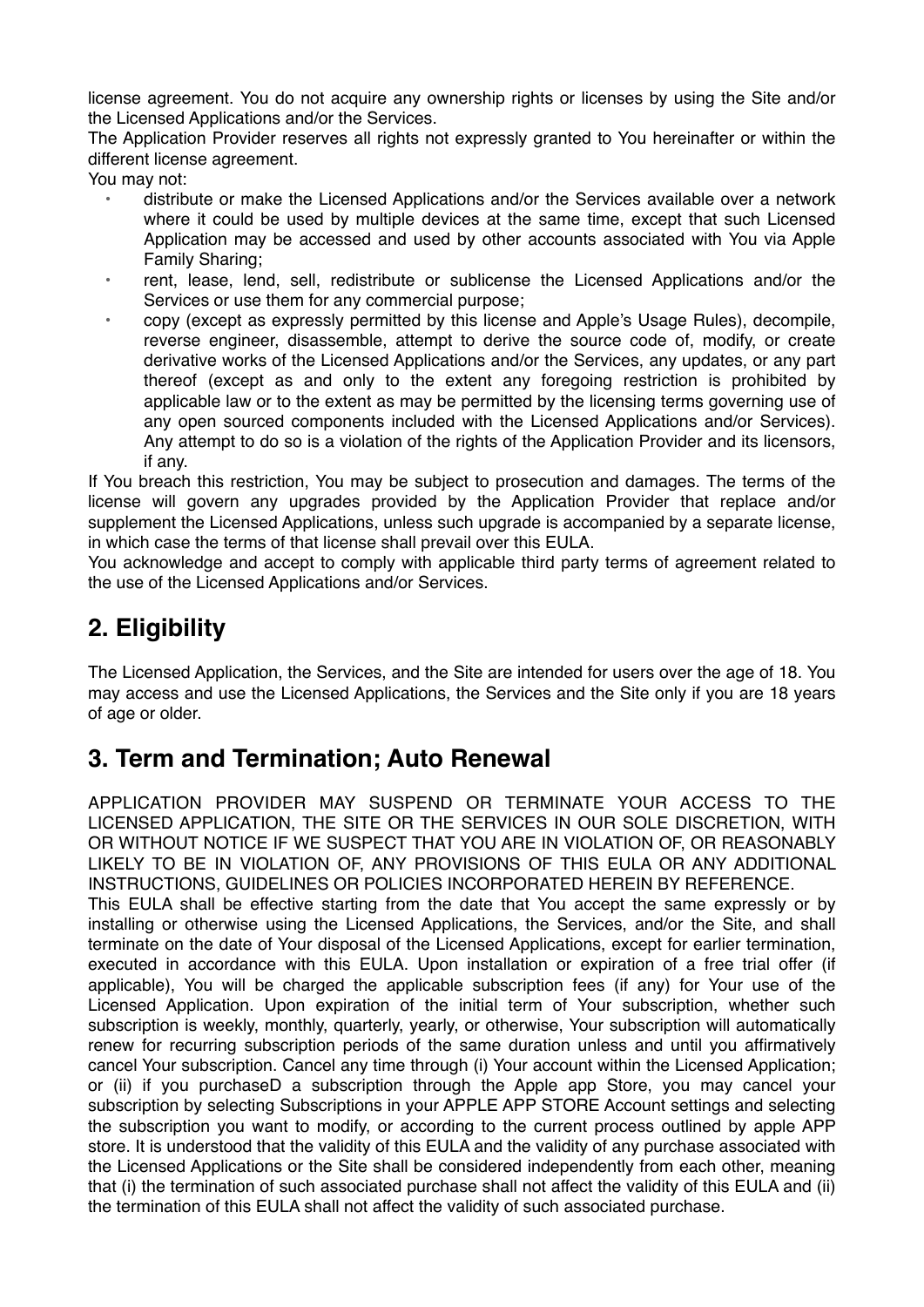Your rights under this license will terminate automatically if You attempt to circumvent any technical protection measures used in connection with the Licensed Applications, the Site and/or Services. Also, this license will be terminated by the Application Provider should You fail to remediate Your breach(es) of the terms of this EULA within 15 days from the receipt of a proper notice by the Application Provider. Upon termination of the license, You shall cease all use of the Licensed Applications and destroy all copies, full or partial, of the Licensed Applications.

## **4. Services and Third Party Materials**

The Licensed Applications and the Site may enable access to the Application Provider's and third parties' services and web sites (collectively and individually, "Services"). Use of the Licensed Applications, the Site, and/or the Services may require Internet access and/or third parties' Services. In any case, the cost related to Internet access and third parties' Services - as well as any liability related to the above - shall be borne exclusively by You.

The Licensed Applications may also enable access to certain virtual goods to be used within the Licensed Applications and/or the Services. The purchase of these virtual goods shall be final and non-refundable and you acknowledge that, except if it is expressly allowed, the transfer of the same is prohibited. You acknowledge that (i) the Application Provider may modify or eliminate virtual goods at any time, without notice, and (ii) in case of termination of this EULA, you will have no right on the virtual goods for any reason whatsoever.

You understand that by using any of the Services, You may encounter content that may be deemed offensive, indecent, or objectionable, which content may or may not be identified as having explicit language, and that the results of any search or entering of a particular URL may automatically and unintentionally generate links or references to objectionable material. Nevertheless, You agree to use the Services at Your sole risk and You acknowledge that the Application Provider shall not have any liability to You for content that may be found to be offensive, indecent, or objectionable.

Certain Services may display, include or make available content, data, information, applications or materials from third parties ("Third Party Materials") or provide links to certain third parties' web sites. By using the Services, You acknowledge and agree that the Application Provider is not responsible for examining or evaluating the content, accuracy, completeness, timeliness, validity, copyright compliance, legality, decency, quality or any other aspect of such Third Party Materials or web sites. The Application Provider does not warrant or endorse and does not assume and will not have any liability or responsibility to You or any other person for any third-party Services, Third Party Materials or web sites, or for any other materials, products, or services of third parties. Third Party Materials and links to other web sites are provided solely as a convenience to You.

Health information displayed by any Licensed Applications and Services is for general informational purposes only. No medical advice is provided by any Licensed Applications and Services, and the information should not be so construed or used. Using and/or accessing the Services and/or providing personal or medical information to the Application Provider or third-party Services providers does not create a physician-patient relationship between you and the Application Provider or third-party Services providers. Nothing contained in the Licensed Applications is intended to create a physician-patient relationship, to replace the services of a licensed, trained physician or health professional or to be a substitute for medical advice of a physician or trained health professional licensed in your state or country. **You should not rely on anything contained in the Licensed Applications, and you should consult a physician licensed in your state or country in all matters relating to your health.** By using the Services, you agree, represent and warrant that your physician has notified you that you are able to participate in wellness and fitness programs, workouts, exercises or any of the related activities made available to you in connection with the Licensed Application and Services. Activities promoted by the Licensed Application and Services may pose risks even to those who are currently in good health. You hereby agree that You shall not make any health or medical related decision based in whole or in part on anything contained in the Licensed Applications or the Services. The Licensed Applications, unless otherwise indicated in relation to a License Application, (i) have not been tested with individuals with health conditions; (ii) do not provide clinical advice; (iii) shall not be intended to be a medical device or treatment and, therefore, (iv)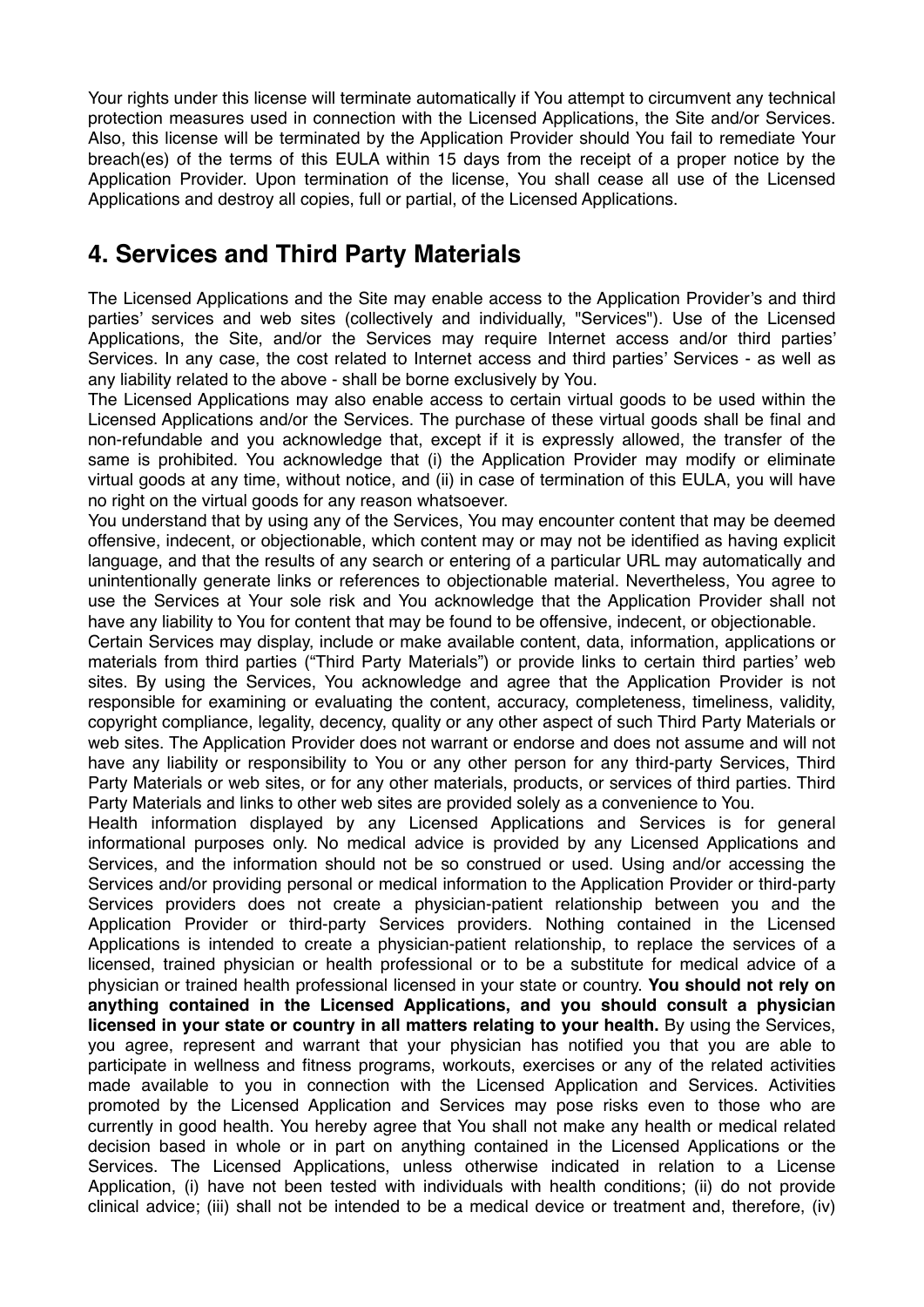have not been cleared or approved by any governmental body or any ministry of health of/under any jurisdiction.

Neither the Application Provider, nor any of its content providers, guarantees the availability, accuracy, completeness, reliability, or timeliness of location data displayed by any Licensed Applications and Services.

In addition, third party Services and Third Party Materials that may be accessed from, displayed on or linked to from Your device may not be available in all languages or in all countries. The Application Provider makes no representation that such Services and materials are appropriate or available for use in any particular location. To the extent You choose to access such Services or materials, You do so at Your own initiative and are responsible for compliance with any applicable laws, including but not limited to applicable local laws. The Application Provider, and its licensors, reserve the right to change, suspend, remove, or disable access to any Services at any time without notice. In no event will the Application Provider be liable for the removal of or disabling of access to any such Services. The Application Provider may also impose limits on the use of or access to certain Services, in any case and without notice or liability.

#### **5. Intellectual Property Rights**

To the maximum extent permitted by applicable law, the Application Provider and/or its licensor retain all right, title and interest in and to the Licensed Applications, the Services, the Site and any content of the same, including, but not limited to, all copyrights, trademarks, logos, trade secrets, trade names, service marks, proprietary rights, patents, titles, computer codes, audiovisual effects, themes, characters, characters names, stories, dialog, settings, artwork, sound effects, musical works, and any and all moral rights, whether registered or not, and all applications and derivative works thereof. You hereby acknowledge that no title or ownership in the Licensed Applications, the Services, the Site or any content of the same is being transferred or assigned hereby, and this EULA is not to be construed as a sale of any rights in the same nor as granting, by implication or otherwise, any license or right to use any right of the Application Provider and/or its licensor without the written permission of the rights holder.

Apple®, App Store® and related trademarks, service marks, names and logos are the property of Apple, Inc.

## **6. Content You Post or Submit; License; Restrictions**

BY SUBMITTING ANY COMMENTS, PHOTOS, INFORMATION, OR OTHER CONTENT, YOU ACKNOWLEDGE THAT YOUR CONTENT MAY BE POSTED IN THE LICENSED APPLICATION, ON THE SITE, AND/OR OTHER WEBSITES, APPLICATIONS, OR SOCIAL MEDIA PLATFORMS OWNED OR CONTROLLED BY APPLICATION PROVIDER, IN ITS SOLE DISCRETION. Application Provider reserves the right to, and may or may not, monitor or screen Your submissions and content prior to posting anything in the Licensed Application. By submitting any content, You acknowledge that Application Provider has no obligation to use or post any such content You submit.

By submitting any content through the Licensed Application or the Site, and unless Application Provider indicates otherwise, You acknowledge that You have granted Application Provider a nonexclusive, royalty-free, perpetual, irrevocable and fully sublicensable right to use, reproduce, copy, modify, display, adapt, publish, translate, create derivative works from, publicly perform, reverse engineer, transfer, transmit, broadcast, distribute, license, sell, give or otherwise make available such submission throughout the world in any media, as well as to use Your name, likeness, and other identifying indicia ("Name and Likeness"), in any way, including for advertising and promotional purposes, in any and all media, without limitation at to time or territory, and without additional consideration to You. You acknowledge that You have no right to review or approve how Your submissions or Name and Likeness are used.

You are solely responsible for the content that you publish or display (hereinafter, "post") on/ through the Licensed Applications and/or the Service, or transmit to other users. You will not post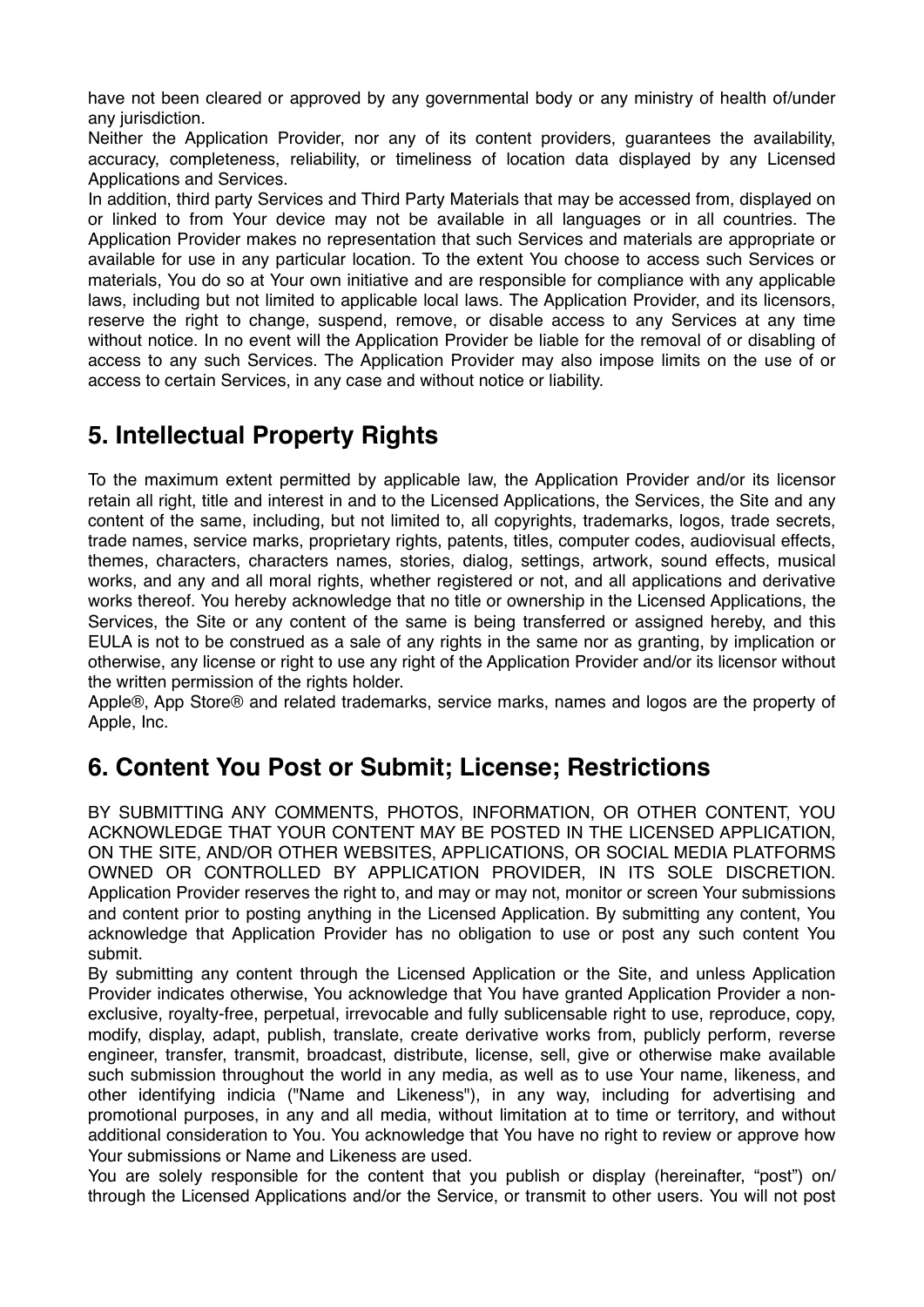or transmit to other users in any way whatsoever, any defamatory, inaccurate, abusive, obscene, profane, offensive, sexually explicit, threatening, harassing, racially offensive, or illegal material, or any material that infringes or violates another party's rights (including, but not limited to, intellectual property rights, and rights of privacy and publicity). Any content You may create, draft, design or in any way produce using the Licensed Applications is for Your personal and non-commercial use only. In case You upload content of any kind, You automatically provide to the Application Provider a free, worldwide license to use such content. Also, You represent and warrant that such content will not breach the Application Provider's or third parties' rights.

In case of breach of the previous obligations, You will be deemed liable and responsible for any damage or cost incurred or suffered by the Application Provider. Your profile on the Licensed Applications and the Service will be permanently deleted, and the greatest effort will be put into preventing you from rejoining the Licensed Applications and the Services.

# **7. Indemnities**

To the extent not prohibited by law, in no event shall the Application Provider be liable for any third party claim arising from your non-compliance with this EULA and/or any applicable law. By downloading, accessing, or using the Licensed Application, or by accessing or using the Site or Services in any manner whatsoever, You shall DEFEND, indemnify and hold the Application Provider harmless from any claim, damage, loss, cost, fee, or other liability borne by the Application Provider in relation to or arising out of: (i) Your non-compliance with this EULA, (ii) Your use of the Licensed Applications and/or the Services (including the content and information that You publish or display), (iii) Your violation of any applicable law, and (iv) Your violation of the rights of any third party.

You and Application Provider agree that as between Application Provider and Apple, Application Provider, not Apple, is responsible for addressing any claims by You or any third party relating specifically to the Licensed Application or Your possession and/or use of the Licensed Application, including, but not limited to: (i) product liability claims; (ii) any claim that the Licensed Application fails to conform to any applicable legal or regulatory requirement; and (iii) claims arising under consumer protection, privacy, or similar legislation, including in connection with the Licensed Application's content or use of the HealthKit and HomeKit frameworks (if applicable). Application Provider acknowledges and agrees that, in the event of any third party claim that the Licensed Application or Your possession and use of that Licensed Application infringes a third party's intellectual property rights, Application Provider, not Apple, will be solely responsible for the investigation, defense, settlement and discharge of any such intellectual property infringement claim.

#### **8. Disclaimer of Warranties**

You expressly acknowledge and agree that:

- The material contained in the Licensed Application and the Site may contain inaccuracies and typographical errors;
- the Licensed Applications (and all updates thereto), the Services, and the Site contain proprietary content, information and material that is protected by applicable intellectual property and other laws, including but not limited to copyright, and that You will not use such proprietary content, information or materials in any way whatsoever except for enjoying the use of the Licensed Applications, the Services and the Site. No portion of the Licensed Applications, the Services and the Site may be reproduced in any form or by any means. You agree not to modify, rent, lease, loan, sell, distribute, or create derivative works based on the Licensed Applications, the Services, or the Site in any manner, and You shall not exploit the Services in any unauthorized way whatsoever, including but not limited to, by trespass or burdening network capacity. You further agree not to use the Licensed Applications, the Services, or the Site in any manner to harass, abuse, stalk, threaten, defame or otherwise infringe or violate the rights of any other party, and that the Application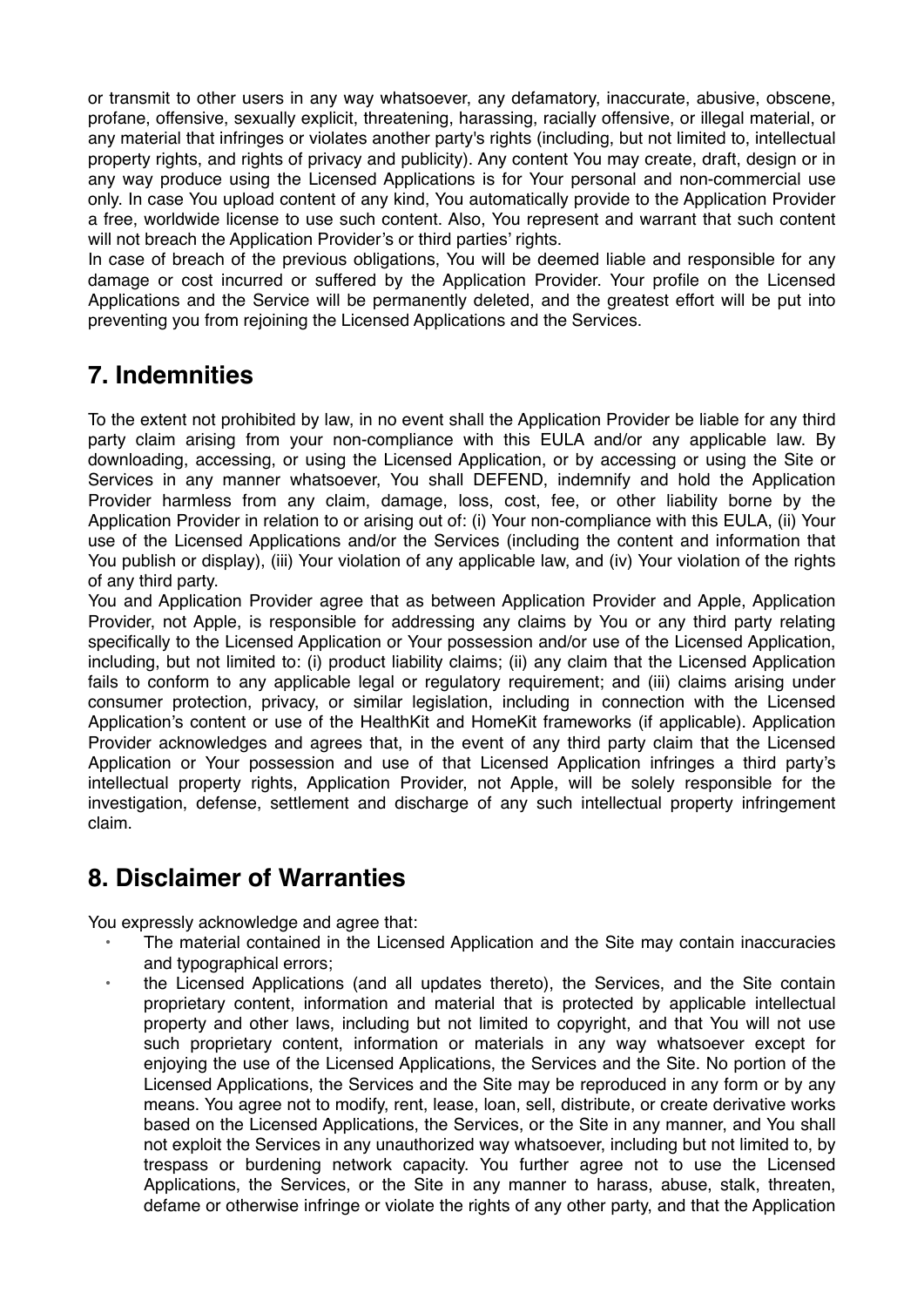Provider is not in any way responsible for any such use by You, nor for any harassing, threatening, defamatory, offensive or illegal messages or transmissions that You may receive as a result of using the Licensed Applications, the Services, or the Site;

- Your use of the Licensed Applications and/or the Services is at Your sole risk (including, FOR example, the entire risk as to satisfactory quality, performance, accuracy and effort). To the maximum extent permitted by applicable law, the Licensed Applications, any Services, and the Site are provided "as is" and "as available", with all faults and without warranty of any kind, and the Application Provider hereby disclaims all warranties and conditions with respect to the Licensed Applications, any Services, and the Site, either express, implied or statutory, including, but not limited to, the implied warranties and/or conditions of merchantability, of satisfactory quality, of fitness for a particular purpose, of accuracy, of quiet enjoyment, and non-infringement of third party rights. The Application Provider does not warrant against interference with your enjoyment of the Licensed Applications, that the functions contained in, or services performed or provided by, the Licensed Applications will meet Your requirements, that the operation of the Licensed Applications or Services will be uninterrupted or error-free, or that defects in the Licensed Applications or Services will be corrected. No oral or written information or advice given by the Application Provider or its authorized representatives shall create a warranty. Should the Licensed Application or Services prove defective, You assume the entire cost of all necessary servicing, repair or correction.
- SOME JURISDICTIONS DO NOT ALLOW FOR THE EXCLUSION OF IMPLIED WARRANTIES, SO THE ABOVE EXCLUSIONS MAY NOT APPLY TO YOU.

In any case, the Application Provider shall be solely responsible for (i) addressing any claim relating the Licensed Applications and/or the Services, including any third party's intellectual property claim; and (ii) providing any maintenance and support service with respect to the Licensed Applications as required under this EULA and/or applicable law. You and Application Provider acknowledge that Apple has no obligation whatsoever to furnish any maintenance and support services with respect to the Licensed Application.

You acknowledge and agree that in the event of any failure of the Licensed Applications to conform to any applicable warranties, You may notify Apple and require refund of the purchase price of the Licensed Applications. You and Application Provider acknowledge and agree that to the maximum extent permitted by applicable law, Apple will have no other warranty obligation whatsoever with respect to the Licensed Application, and any other claims, losses, liabilities, damages, costs or expenses attributable to any failure to conform to any warranty will be Application Provider's sole responsibility.

# **9. Limitation of Liability**

TO THE EXTENT NOT PROHIBITED BY LAW, IN NO EVENT SHALL THE APPLICATION PROVIDER, OR ITS LICENSOR, BE LIABLE FOR PERSONAL INJURY, OR ANY INCIDENTAL, SPECIAL, INDIRECT OR CONSEQUENTIAL DAMAGES WHATSOEVER, INCLUDING, WITHOUT LIMITATION, DAMAGES FOR LOSS OF PROFITS, LOSS OF DATA, BUSINESS INTERRUPTION OR ANY OTHER COMMERCIAL DAMAGES OR LOSSES, ARISING OUT OF OR RELATED TO YOUR USE OR INABILITY TO USE THE LICENSED APPLICATIONS AND/OR THE SERVICES, HOWEVER CAUSED, REGARDLESS OF THE THEORY OF LIABILITY (CONTRACT, TORT OR OTHERWISE) AND EVEN IF THE APPLICATION PROVIDER HAS BEEN ADVISED OF THE POSSIBILITY OF SUCH DAMAGES.

IN NO EVENT SHALL THE APPLICATION PROVIDER'S TOTAL LIABILITY TO YOU FOR ALL DAMAGES (OTHER THAN AS MAY BE REQUIRED BY APPLICABLE LAW IN CASES INVOLVING PERSONAL INJURY) EXCEED THE AMOUNT OF FIFTY DOLLARS (\$50.00). THE FOREGOING LIMITATIONS WILL APPLY EVEN IF THE ABOVE STATED REMEDY FAILS OF ITS ESSENTIAL PURPOSE.

SOME JURISDICTIONS DO NOT ALLOW THE LIMITATION OF CERTAIN TYPES OF DAMAGES, IN WHICH CASE SOME OF THE LIMITATIONS ABOVE MAY NOT APPLY TO YOU. The above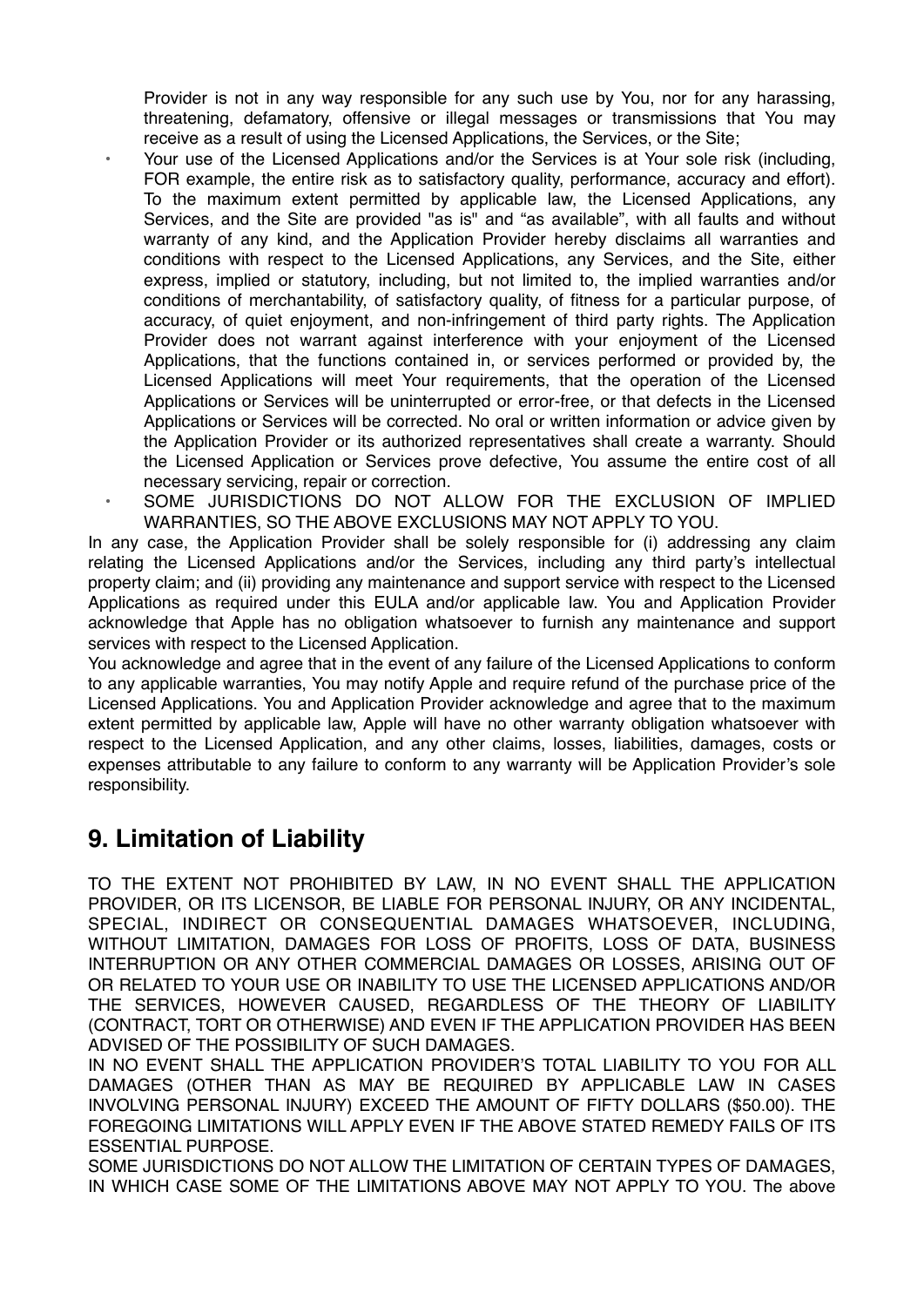limitations or exclusions do not affect Your statutory consumer rights in Your applicable jurisdiction (e.g., pursuant to the Italian Legislative Decree no. 206/2005, "Italian Consumer Code").

#### **10. Mobile Service, Internet and Service Fees**

You are solely responsible for payment of any costs or expenses incurred as a result of downloading and using the Licensed Application, including any wireless, network, data usage, and roaming charges.

The Licensed Application may not work with all devices or all mobile carriers. Application Provider makes no representations that the Licensed Application will be compatible with or provided by all mobile carriers. In the event that You incur third-party service provider fees in connection with downloading and using the Licensed Application, or for products or services provided by any thirdparty service providers, You agree to pay such costs and expenses to the respective party in exchange for Your continued use of such products or services. Some services may be subject to different or additional terms (including fees), which You will be required to agree to prior to Your use of such services.

# **11. Legal compliance**

You may not use or otherwise export or re-export the Licensed Applications and/or the Services except as authorized by the relevant applicable laws. You represent and warrant that: (i) You are not located in a country that is subject to a U.S. Government embargo, or that has been designated by the U.S. Government as a "terrorist supporting" country, nor will you export or reexport the Licensed Application to such countries; and (ii) You are not listed on any U.S. Government list of prohibited or restricted parties; and (iii) You will not export or re-export the Licensed Application to anyone on the U.S. Treasury Department's list of Specially Designated Nationals or the U.S. Department of Commerce Denied Person's List or Entity List.

You also agree that You will not use these products for any purposes prohibited by Italian law and other relevant applicable laws.

## **12. Governing law, Jurisdiction**

The laws of the Italy, excluding its conflicts of law rules, shall govern this EULA and your use of the Licensed Applications and Services.

Any controversy or claim arising out of Your use of the Licensed Applications, the Site, the Services, this EULA, and/or our Privacy Policy shall be submitted, at Application Provider's discretion, before (i) Your domicile's competent Court; or (ii) the Courts of Milan, Italy.

#### **13. Miscellaneous**

The Application Provider may assign this EULA or any right set out herein, in whole or in part, without Your consent, to any person or entity at any time (notwithstanding the Licensed Applications are transferred). You may not assign or delegate any rights or obligations under this EULA without the Application Provider's previous consent, and any unauthorized assignment and delegation by You is void.

Any failure by the Application Provider to exercise or enforce any of its rights under this EULA does not waive its right to enforce such right. Any waiver of such rights shall only be effective if it is in writing and signed by an authorized representative of the Application Provider.

Upon expiration, termination, or cancellation of this EULA, those provisions which, by their nature would continue beyond expiration, termination, or cancellation, will survive.

If any provision, or part thereof, of this EULA is found to be unlawful, void or for any reason unenforceable, that provision, or the affected part thereof, shall be deemed amended in order to achieve as closely as possible the same effect as originally drafted. Any invalid or unenforceable